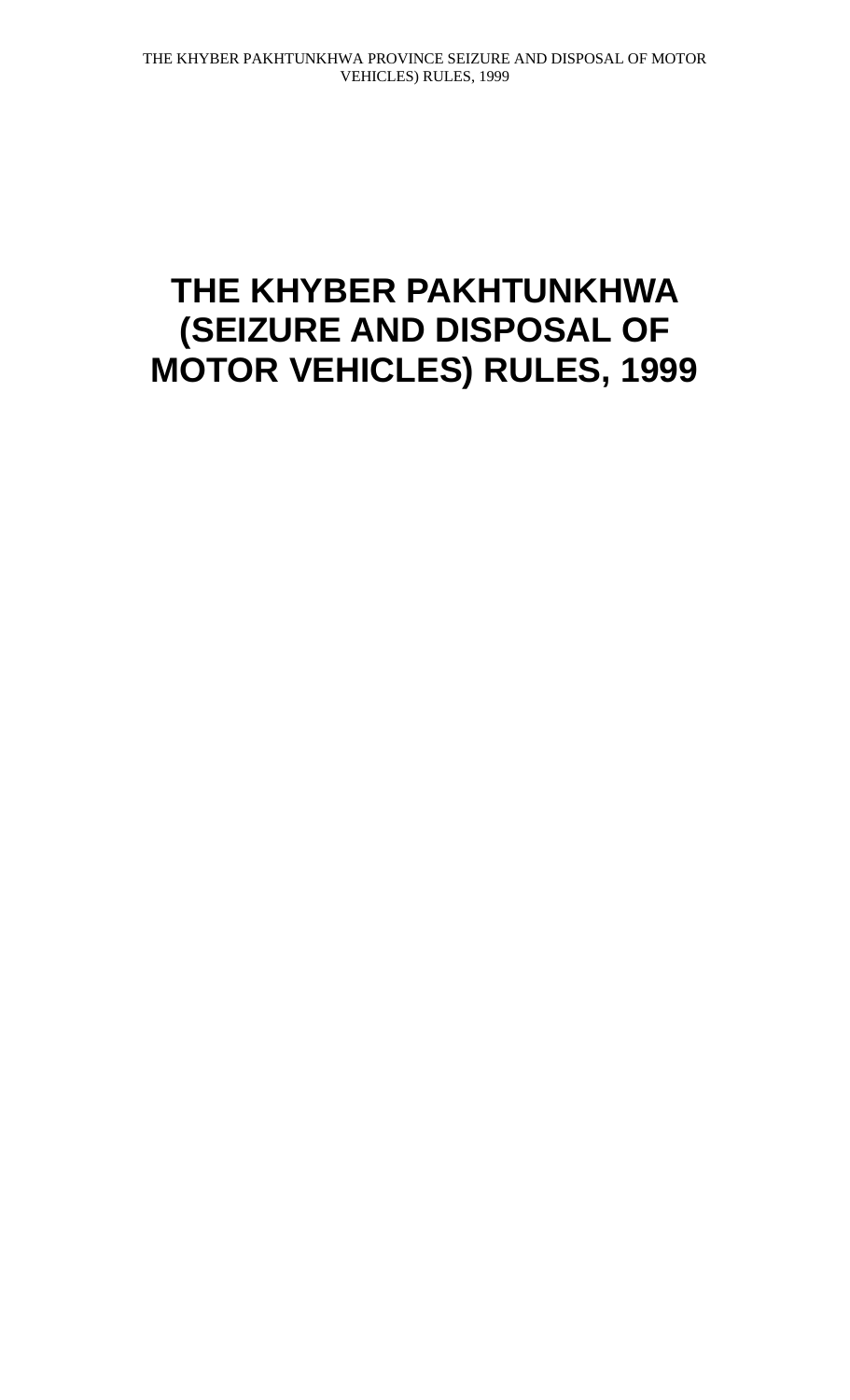## THE KHYBER PAKHTUNKHWA PROVINCE SEIZURE AND DISPOSAL OF MOTOR VEHICLES) RULES, 1999

No.SO(Taxation)FD/MVT-18/99, dated 5th April, 1999. ---- In exercise of the powers conferred by section 43 read with Sub-Section (4) of Section 25 of the Provincial Motor Vehicles Ordinance, 1965 (Khyber Pakhtunkhwa Ord No. XIX), the Government of Khyber Pakhtunkhwa is pleased to make the following rules:-

**1. Short Title and Commencement:-** (1) These rules may be called the Khyber Pakhtunkhwa (Seizure and Disposal of Motor Vehicles) Rules, 1999.

(2) They shall come into force at once.

**2. Definition:-** (1) In these rules, unless the context otherwise requires, the following expressions shall have the meanings respectively assigned to them, that is to say,

- (a) **"Deputy Director"** means the Deputy Director Excise & Taxation, the Khyber Pakhtunkhwa;
- (b) **"Director General"** means the Director General, Excise & Taxation, the Khyber Pakhtunkhwa;
- (c) **"District Officer"** means the Motor Registering Authority/Excise & Taxation Officer of the District concerned and includes the Officer Incharge entrusted with the work of motor vehicle registration and taxation;
- (d) **"Form"** means a form appended to these rules;
- (e) "Government" means the Government of the Khyber Pakhtunkhwa;
- (f) **"Secretary"** means the Secretary to the Government of the Khyber Pakhtunkhwa Excise & Taxation Department;
- (g) **"Motor Vehicle"** means a motor vehicle as defined in the Ordinance, which was seized under second proviso to sub section (4) of Section 25 of the Ordinance;
- (h) **"Officer"** means an Officer of the Excise & Taxation Department not below the rank of Excise Inspector/Assistant Excise and Taxation Officer authorized by the Director General; and
- (i) **"Ordinance"** means the Provincial Motor Vehicles Ordinance, 1965.

(2) The words and expressions used in these rules, but not defined shall have the same meanings as assigned to them in the Ordinance.

## 249. KHYBER PAKHTUNKHWA GOVERNMENT GAZETTE, EXTRAORDINARY, 5TH APRIL, 1999.

**3. Rule 3:** Any motor vehicle the registration certificate of which has been cancelled under the first proviso to sub-section (4) of section 25 of the Ordinance, or a motor vehicle the keeper of which fails to produce any valid documents in support of his claim of ownership or possession over the vehicle to the satisfaction of the Excise & Taxation Officer, shall be taken into possession by the Officer.

**4. Rule 4:** Government shall establish a warehouse at Peshawar, to be known as Excise Warehouse and shall for the safe custody of vehicle seized under section 25 of the Ordinance, keep all such vehicles in the said warehouse.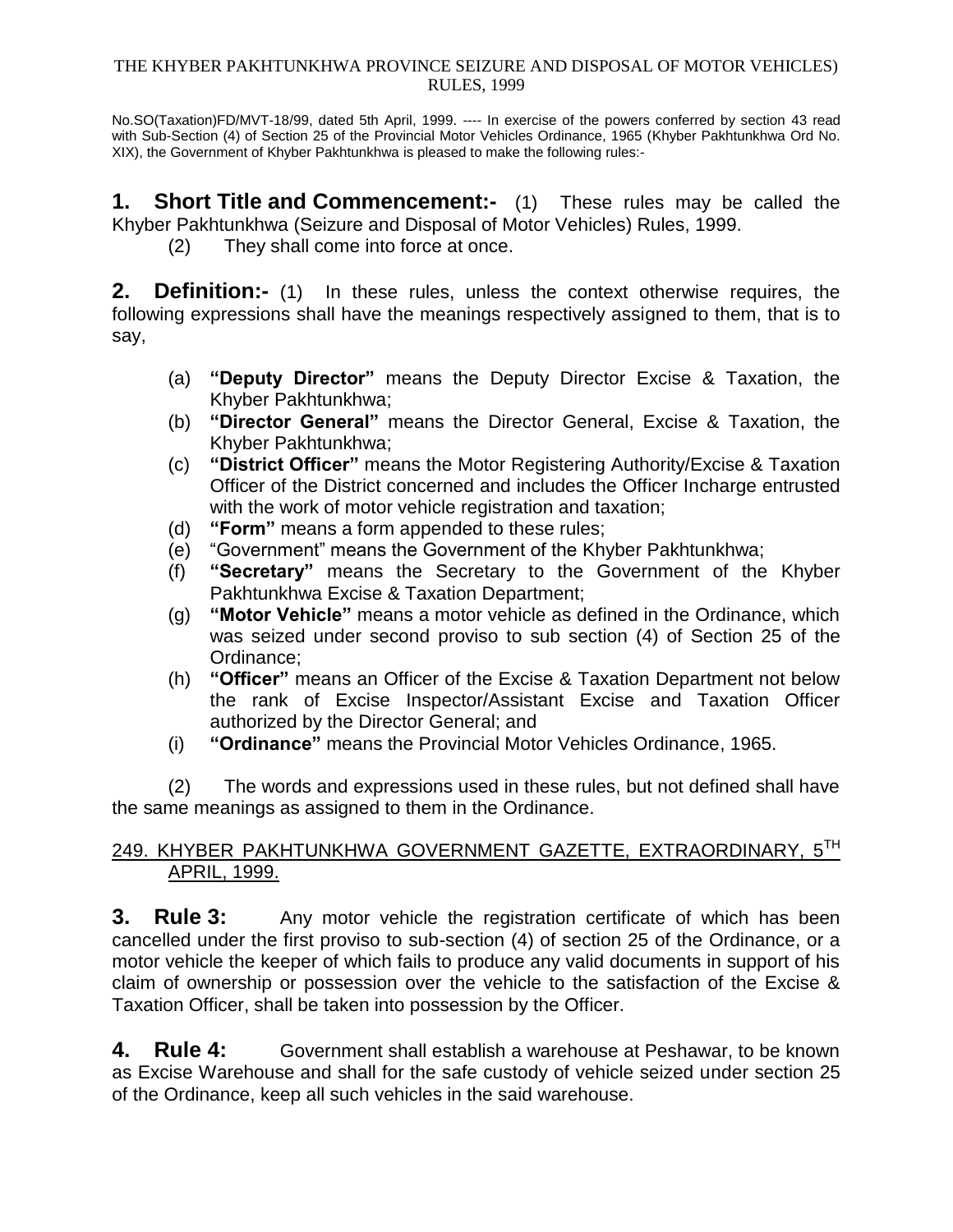**5. Rule 5:** (1) The Officer, soon after taking possession of the vehicle under rule 3, shall prepare inventory in Form "A" in quadruplicate. One copy of the receipt shall be given to the person from whom the vehicle is taken into possession while the second copy, along with the vehicle, shall immediately be sent to the officer in charge of the warehouse for safe parking of the vehicle. The third copy shall forthwith be sent to the District Officer, along with a brief report, who shall inform the Director General, Excise & Taxation accordingly. The fourth copy of the receipt shall be kept by the officer for his own record.

(2) On receipt of Form "A" and the vehicle the officer in charge of the warehouse shall enter Form "A" and other particulars of the vehicle in a separate register to be maintained by him in Form "B" and shall be responsible for the safe custody of the vehicle till its disposal in accordance with these rules:

Provided that the officer incharge of the warehouse after recovery of the vehicle under sub-rule (2), shall send the vehicle to the Forensic Science Laboratory for chemical examination of its chassis number and the notice to this effect may also be given to the owner or possessor of the vehicle as per Form-A and the expenses whereof to be borne by the Excise & Taxation Department.

**6. Rule 6:** (1) The District Officer on receipt of the report under rule 5(1), shall issue notice to the owner or keeper through registered post with acknowledgement due, asking him to appear before him within two weeks and establish that he is bonafide owner/possessor of the vehicle.

(2) In case the owner or keeper appears and advances him claim regarding the ownership for the vehicle seized, the District Officer shall finalize his claim and decide the case within two weeks time after hearing both the sides. If for some unavoidable reason the proceedings cannot be finalized within two weeks time, the case shall be referred to the Director General, Excise & Taxation for extension of time, who may grant extension for a period not more than thirty days.

(3) If the owner or possessor establishes that he is rightful owner or possessor of the vehicle, the District Officer shall, under his seal, direct the Officer Incharge of the warehouse to deliver the vehicle to him under intimation to the Officer who seized the vehicle.

**7. Rule 7:** In case the owner or keeper of the vehicle fails to respond to the notice given to him under sub-rule (1) of rule 6, or fails to establish his bonafide ownership with regard to the vehicle, the District Officer shall issue a proclamation specifying the full particulars of the vehicle and require any person who may have any claim what so ever, thereto, to appear before him for establishing his claim within two weeks time from the date of issue of such a proclamation. The proclamation shall be made in such manner as to ensure its wide publicity.